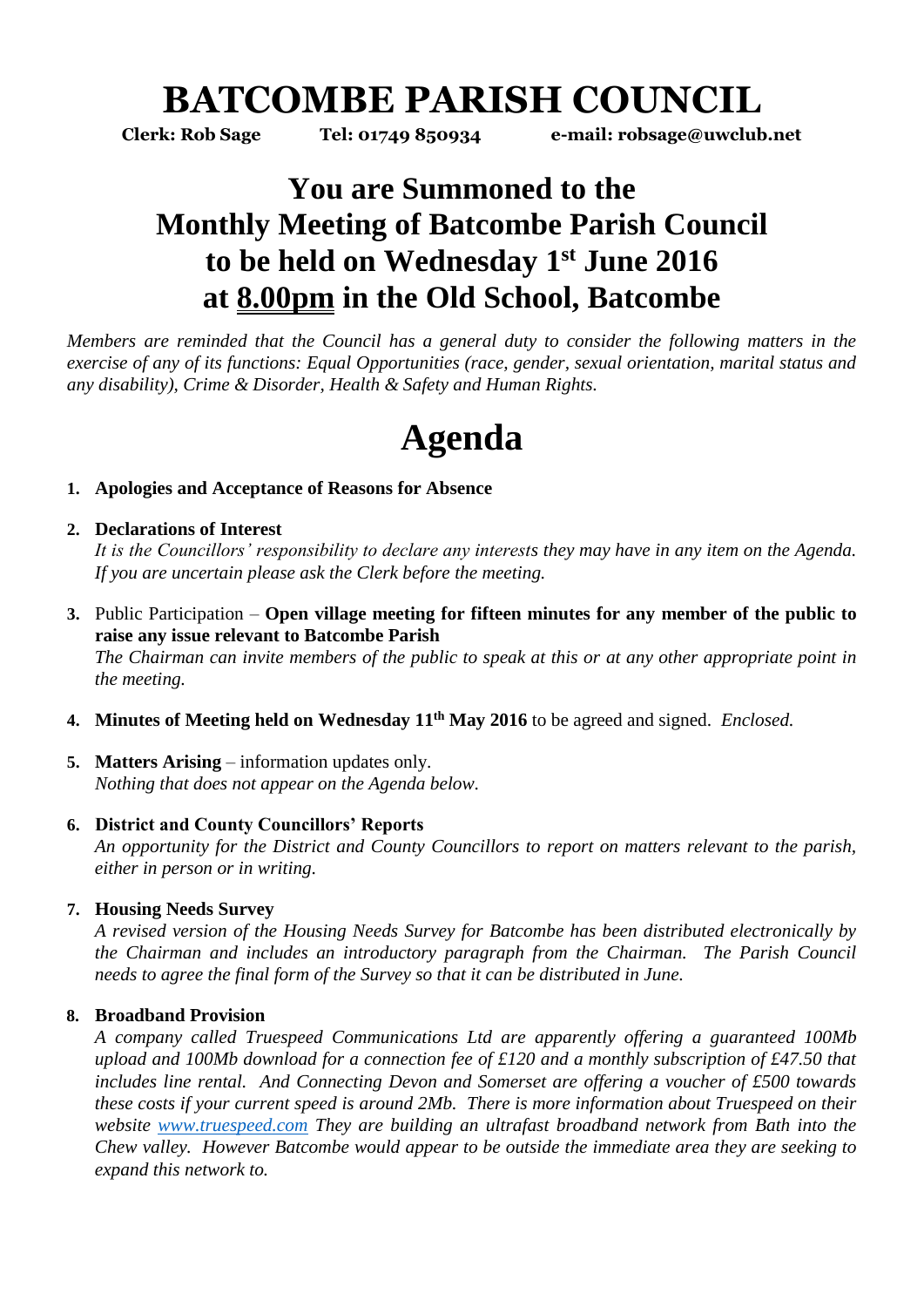#### **9. Allotments**

*There is an issue with the water supply to the allotments from which a local farmer takes water with the permission of the owner of the supply. The Chairman to report.* 

#### **10. Footpaths and Highways**

*We have received a copy of the County Council's Environmental Maintenance Information Sheet. The verges on C and unclassified roads will be cut between June 13th and August 5th .* 

#### **11. Playground - Maintenance Report and Preparation for RoSPA Inspection.**

*The annual inspection of the Playing Field by RoSPA will take place in June. The treating of the wood on the multi-play apparatus and the addition of the new playbark should take place before this. The mole continues to be active. The Chairman to report on a conversation with the contractor for cutting the grass.* 

#### **12. Planning Applications:**

*None at present.* 

#### **Planning Application Updates.**

*Nothing to report at present.* 

#### **13. Application for Premises Licence by The Wild Beer Company**

*The Wild Beer Company have made an application for a premises licence "for on sales from the brewery. The place of consumption will be in the cheese and beer shop, the tasting room at the brewery and the external yard outside the brewery, dairy and shop. We plan to hold no more than 5 events per year to promote the brewery and dairy businesses. This will take place in the farmyard and involve regulated entertainment which will be regularly monitored, upholding the licensing objectives."*

*The application is for a licence to play live and recorded music on no more than 5 occasions per year from 12.00pm (presumably they mean 12 noon) to 10.00pm on Saturdays. The application for the supply of alcohol is all week 9.00am to 10.00pm Sundays to Thursdays and 9.00am to 11.00pm Fridays and Saturdays. These hours would be for no more than five occasions in the year. The rest of the year, they would correspond to the opening hours of the shop which are 9.00am to 5.30pm Mondays to Fridays and 10.30am to 3.00pm on Saturdays. We have until June 9th to make a representation on the application if we wish to do so.* 

#### **14. Review of Financial Regulations**

*Our Financial Regulations were adopted in June 2014 and are based on a model produced by the National Association of Local Councils (NALC), with some amendments agreed by the Council where the model was not appropriate for a small Parish Council. Certain figures in the Regulations are set by the Council and should be reviewed annually. These are:* 

*1.14 – ii) The suggested figure in the model was £5,000 (presumably based on a large town council with committees that have delegated powers to spend up to this amount.) The Council agreed £100 to cover items paid for by the Clerk and then reclaimed such as stamps. The same figure is used in Regulation 4.1.* 

*4.5 - £500 is the figure recommended in the model regulations. This would allow for emergency safety work to be carried out in the Playing Field.*

*4.8 – The recommended figures for reporting variances against budget (£100 or 15% of the budget) seem appropriate.* 

*5.5 c) – The figure of £10,000 allows the Clerk to transfer the precept to the reserve bank account (at the same bank) to earn interest.*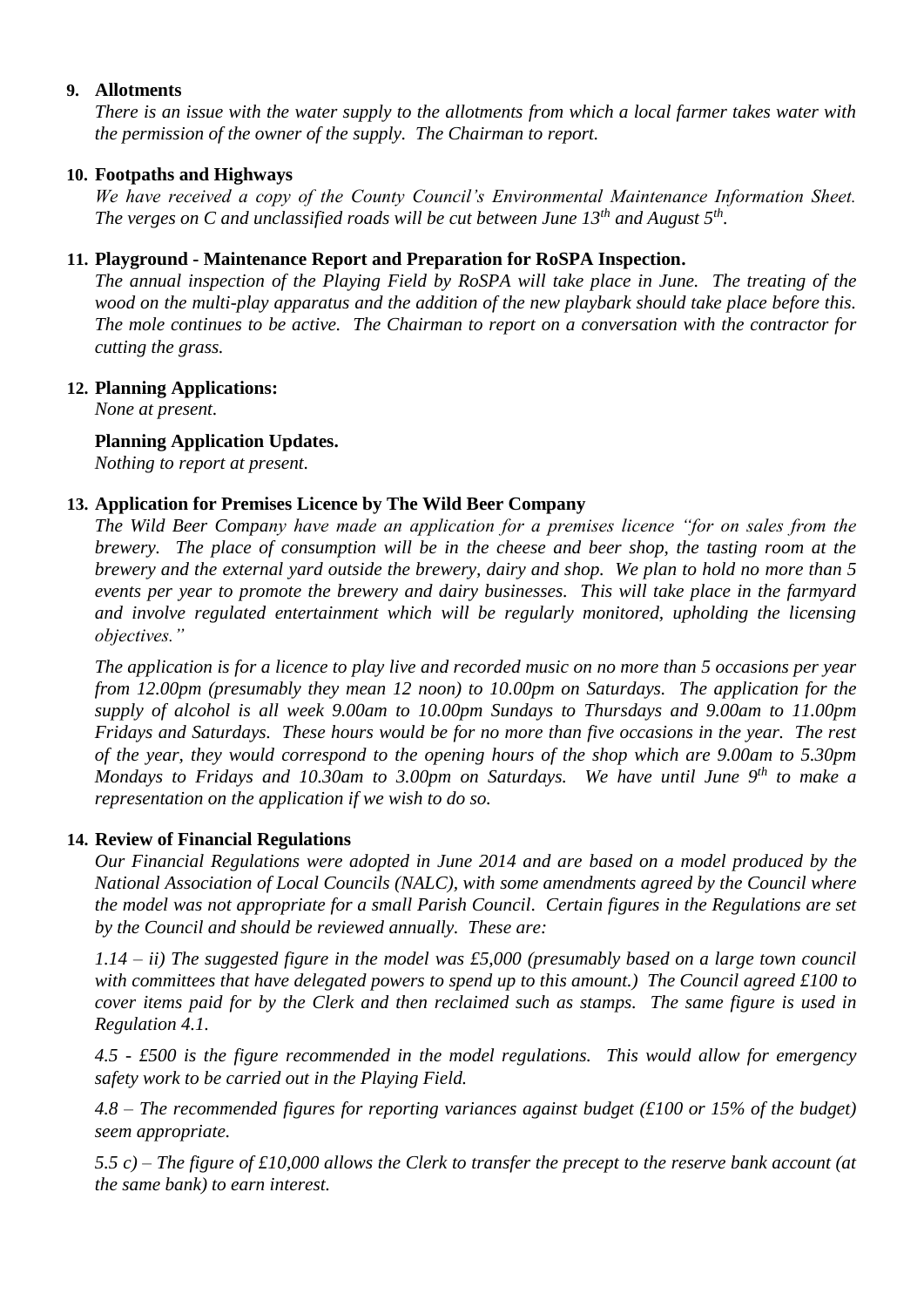*6.18 – The limit for transactions on a debit card issued to the Clerk is academic as no such card has been issued.* 

*11.1 – The figure of £60,000 is the EU Procurement threshold.* 

*12.2 – The figure in the model was £250. £25 means that the sale of any moveable property would need to be authorised by the Council.*

*All Councillors should have a copy of the Financial Regulations. If any Councillor does not have a copy, please inform the Clerk.* 

#### **15. Review of the Effectiveness of the System of Internal Control**

*Our Financial Regulations (1.5) require a review of the effectiveness of our system of internal control before approving the Annual Governance Statement which forms part of the Annual Return to the external auditor below. I believe our system of internal control to be more than sufficient for a small Parish Council. The details are given in the Financial Regulations. These include the budgetary process, the authorisation of all payments by the Council, the signing of cheques at Council meetings by two Councillors, who have to initial the cheque stubs and invoices, the quarterly bank reconciliations and the internal audit undertaken by Griff Williams, who is both competent and independent of the Council.* 

#### **16. Annual Return for the Year Ended 31st March 2016**

*The External Auditor has set the submission date for sending the Annual Return as 17 th June 2016, which means the Annual Return needs to be considered at this meeting. The Annual Return consists of four sections. Section 1 is the Annual Governance Statement (copy enclosed). This now has to be approved by the Council before the Council approves the Accounting Statements. I believe the Council can answer "yes" to all eight questions. (The Parish Council's accounts now have to be available for inspection for 30 working days that include the first ten working days in July.) Section 2 is the Statement of Accounts (also enclosed) which has to be approved by the Council. The enclosed Financial Statements for last year show how the figures in the Statement of Accounts have been derived – the numbers refer to the boxes in the Statement of Accounts. There is a significant variation in boxes 3 between the figures for last year and those for the previous year. This is because of the grants received for the Housing Needs Survey, the new notice board and the computer. The significant variation in boxes 6 is due to the money being spent on the new fencing in the Playing Field, the new computer and the deposit for the Housing Needs Survey. The value of fixed assets in box 9 is obtained from the Schedule of Assets.* 

*Section 3 (not enclosed) is the External Auditor's Certificate. Section 4 is the Internal Auditor's Report (enclosed) which has been completed by Griff Williams.* 

*The Transparency Code for Smaller Authorities requires that signed copies of the Statement of Accounts, the Annual Governance Statement and the Internal Auditor's Report have to be published on the Parish Council website no later than July 1st, along with a bank reconciliation and details of all items of expenditure and land assets.* 

#### **17. Clerk's Salary 2016 - 2018**

*The National Joint Council for Local Government Services has reached agreement on new pay scales for 2016/17 to be backdated to 1st April 2016 and for 2017/18 to be implemented from 1st April 2017. The National Association of Local Councils and the Society of Local Council Clerks jointly recommend these salary scales for all Clerks with the standard contract of employment. Under the new pay scales the Clerk's salary will increase to £10.632 from £10.527 for this year and rise to £10.739 from April 1st 2017. This is a 1% increase each year.*